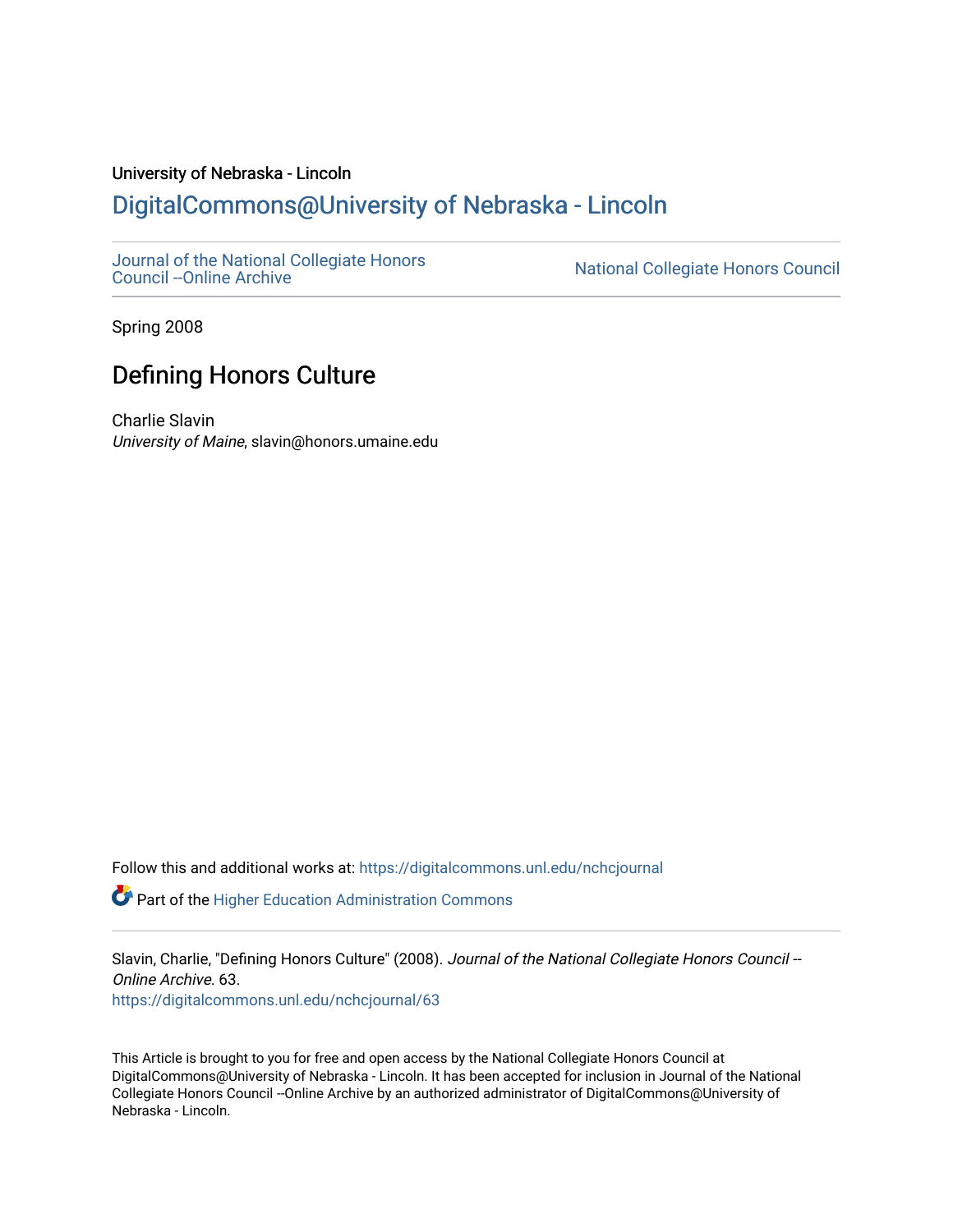### CHARLIE SLAVIN

# **Defining Honors Culture**

## **CHARLIE SLAVIN**

**UNIVERSITY OF MAINE**

Most of us in honors have a general sense of what the phrase "honors cul-**I** ture" might mean but would be hard-pressed to define it. Those who have been involved in honors education for any length of time realize that this thing we call "honors" varies widely across institutions. We also know that the components of honors culture at even a single institution include multiple and transient populations of administrators, staff, faculty, and students. Many of the recent writings on college culture by columnists like David Brooks and Thomas Friedman focus solely on undergraduate students, but a culture, if there is one, includes all participants and is shaped by relationships among members of successive generations that change over time.

The challenge of identifying an honors culture also involves distinguishing it from, or at least characterizing it within, the larger campus culture. To define honors culture, we need to identify a particular characteristic or group of characteristics that differentiates honors students, honors faculty, or the honors community from the corresponding university-wide group; this is not an easy task since, in many ways, members of an honors community may not differ all that much from their non-honors counterparts. The challenge is further confounded by the disparities among colleges and universities with different populations, missions, and structures, disparities that are reflected in their honors programs and colleges.

I will not, however, toss in the towel. I posit that an honors culture exists and that such a culture, which may appear in different guises at our institutions, always involves some common characteristics. My goal in defining this culture is descriptive, not normative, although it is based on my experiences and hence my own predilections.

One striking illustration of honors culture is that this essay is written by a mathematician, not an anthropologist, sociologist, or historian. My attempt to define a culture despite my lack of formal training in fields that normally might be devoted to such investigations illustrates one cornerstone (I leave the other three to my respondents and critics) that is common to the culture of honors: taking intellectual risks. My predecessor at the University of Maine, Dr. Ruth Nadelhaft, sponsored a series of all-university luncheon discussions about best educational practices with the title "Risky Business." All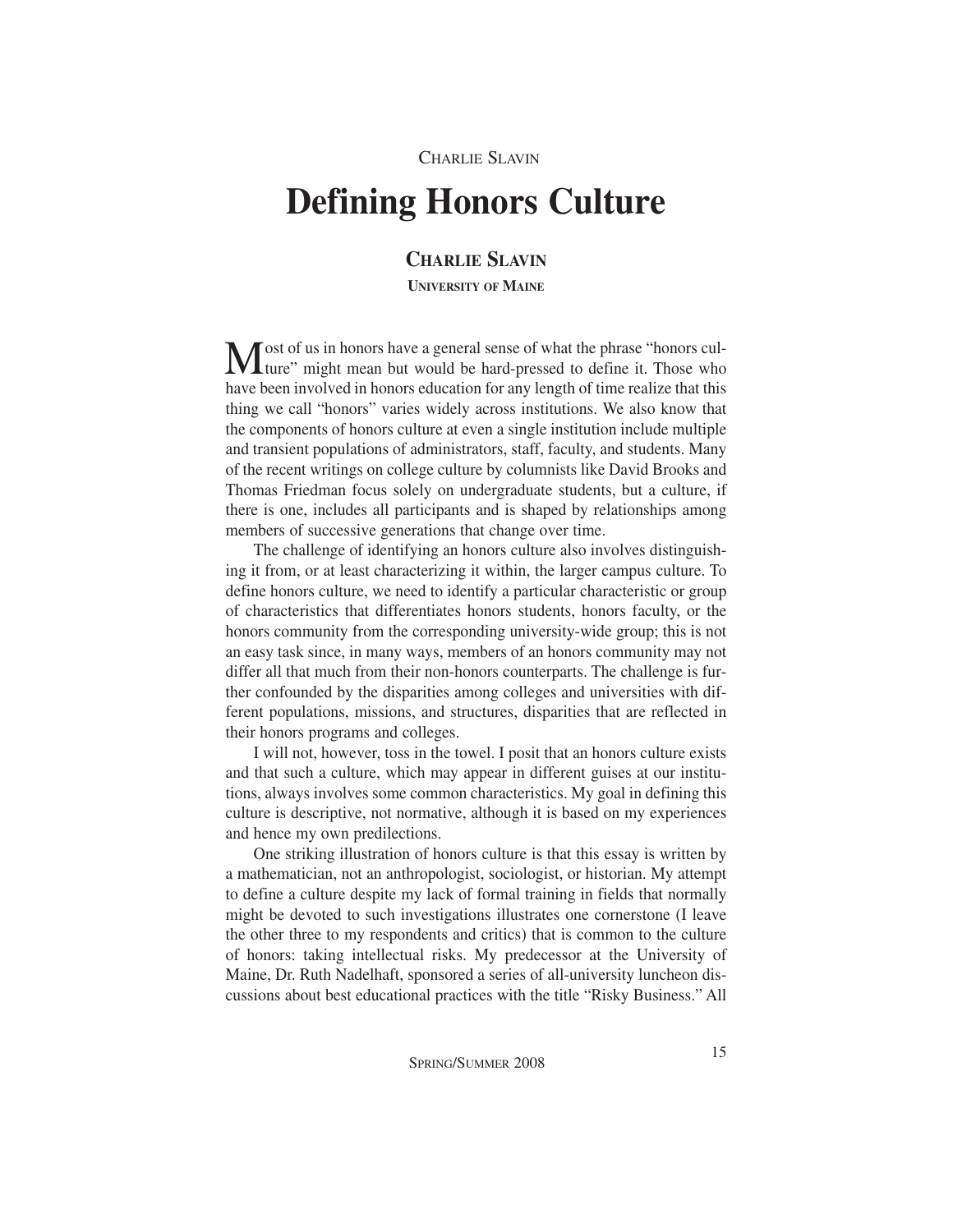administrators, faculty, and students in honors are involved in this kind of risky business.

When talking with perspective honors students, I often find myself coming back to the term "motivation." It might be tempting to say that honors is a culture composed of motivated individuals. However, after reflecting upon the individuals who most embody what I think of as honors culture, I contend that motivation is not the dominant trait. We surely all know students who are motivated, either by internal or external factors, but are not at all interested in taking risks or in stepping outside their comfort zone academically, socially, or culturally. Indeed, I am reminded of students I knew both as an undergraduate and as a faculty member who were highly motivated to be the best whatever (fill in the blank with your favorite profession) but did not want to take any course that might somehow thwart or slow their progress toward their job/graduate school/professional school. They were motivated by their personal economies and expended all their capital (time, emotion, mental energy) on their prescribed goals, looking for the least expensive (easiest grades, least amount of time, least challenging) way to satisfy any additional requirements. In my experience, such students are least likely to be interested in the challenges of honors education.

Students in honors are willing to take intellectual risks both in their discipline and outside of it; they enjoy the challenge. They are the exceptional English students who revel in discussions of quantum mechanics and the outstanding engineers who can't read enough history. Their personal economies guide them to get the most out of their undergraduate education. Sure, sometimes they are bored or turned off by topics they view as irrelevant to their education, but they are willing to explore and often find themselves surprised at their interest. They're willing to take the risk.

And what about faculty members? Do they take intellectual risks? The question is a bit thorny as we explore an honors culture that is universal enough to include the broad spectrum of honors curricula from totally interdisciplinary models to those that have their academic content solely within disciplinary departments. In the University of Maine Honors College, where the curriculum is constructed around a four-semester core multidisciplinary sequence, faculty members have to take intellectual risks. They are teaching texts and facilitating discussions in areas that are far outside their academic silos. In one semester, students are studying topics that include Dutch genre painting, evolution, nineteenth-century American poetry, and Marxism. Preceptors in the course, who include chemists, sociologists, and economists, are all taking intellectual risks. Faculty members teaching disciplinary honors courses also take risks, often pedagogical in nature, e.g., experimenting with new teaching methods, adopting new texts, or expanding the scope of a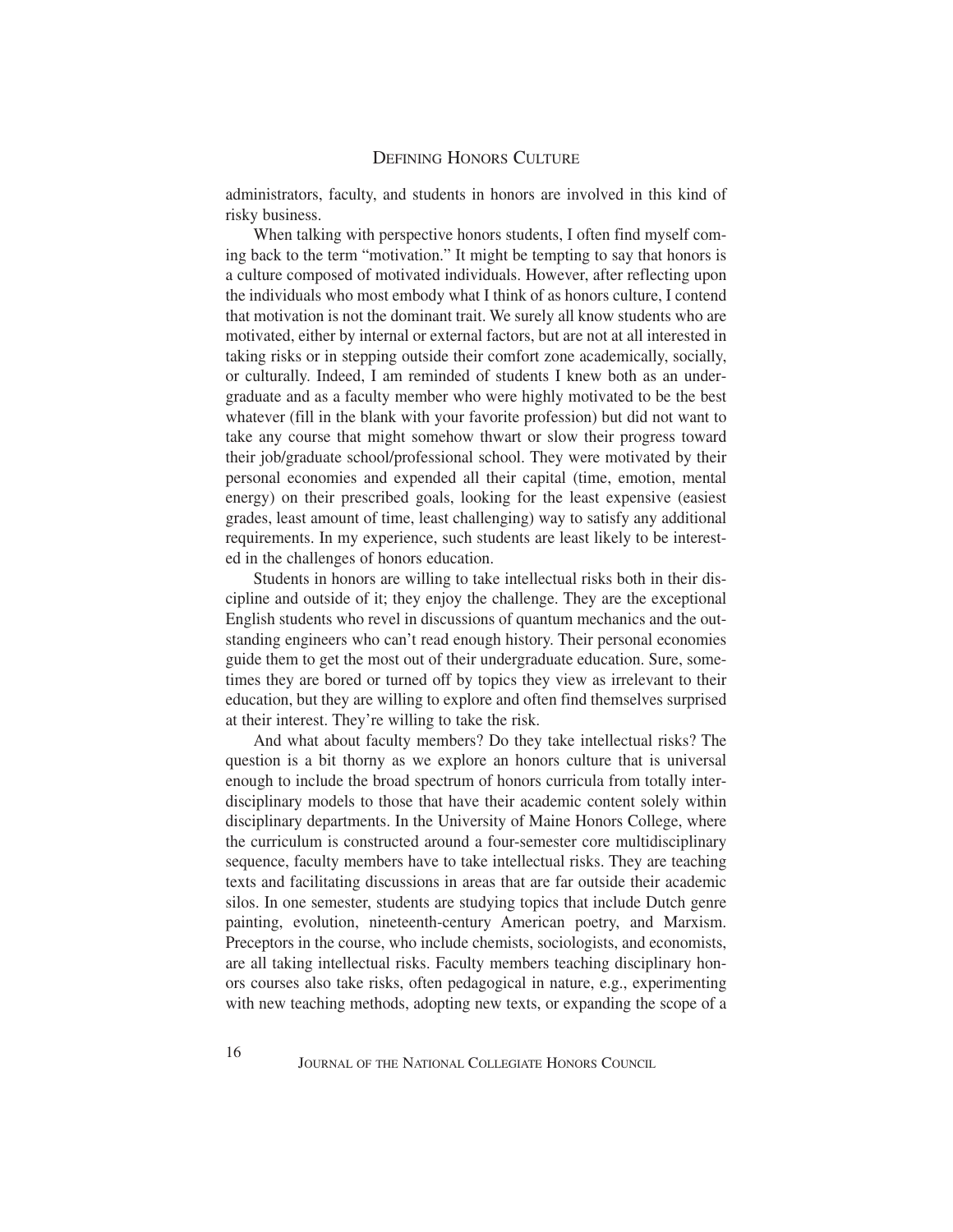course. The thirst for new ideas evidenced by their students pushes all of these faculty members, regardless of the course content, to expand their repertoires, to take risks.

If intellectual risk-taking is a fundamental characteristic of honors culture, it makes sense to ask why it arises in the disparate models of honors in place at the disparate institutions we inhabit. I would argue that intellectual risk-taking is catalyzed by another important and pervasive facet of honors culture, which I can best introduce with an example. Several years ago, a faculty member, having taught departmental-based service courses for years, started teaching in our multidisciplinary core sequence. About two weeks into the first semester, he came into my office expressing his delight with teaching in honors: "For the first time in my life, all of the students in the class are there because they want to be!" Suddenly what should have been obvious became clear to me: both students and faculty are involved in honors because they want to be. Students choose to accept our invitations or apply for admission to honors; they aren't forced to do so (this is the major reason I refuse to have honors-linked scholarships, but that's another essay). They elect to take these risks. Likewise, faculty choose to teach honors courses or to be part of an honors faculty. An honors culture that was not based on this idea of selfselection—among qualified candidates, of course—would not foster the intellectual risk-taking that I perceive to be at the heart of honors.

Having gone this far without addressing my principal audience is probably a bad idea. What role do honors administrators play in this culture? I contend that administrators play a key role in establishing this honors culture. More than any other unit administrators, honors directors and deans are personally involved with the faculty, students, curricula, and graduates of their programs and colleges. They establish the personality—dare I say the culture?—of honors at their institutions. While this is particularly true for new or revitalized honors programs, it holds true even for more established ones. Administrators have often taken risks themselves: leaving their academic departments, stepping off the tenure-and-promotion train, starting a new and usually under-funded program. They not only personify but also perpetuate honors culture when they recruit faculty and students by extolling the rewards and opportunities that derive from this risky intellectual business we call honors.

Most of us involved in honors could provide numerous illustrations of those rewards and opportunities. Here is one that I find irresistible. To graduate from honors, our students must write a thesis. In itself a thesis is not necessarily a risk; for most, while it is a stretch, at least it involves the discipline in which they have been trained. However, in addition to completing their thesis and then defending it before a five-person committee, they must also